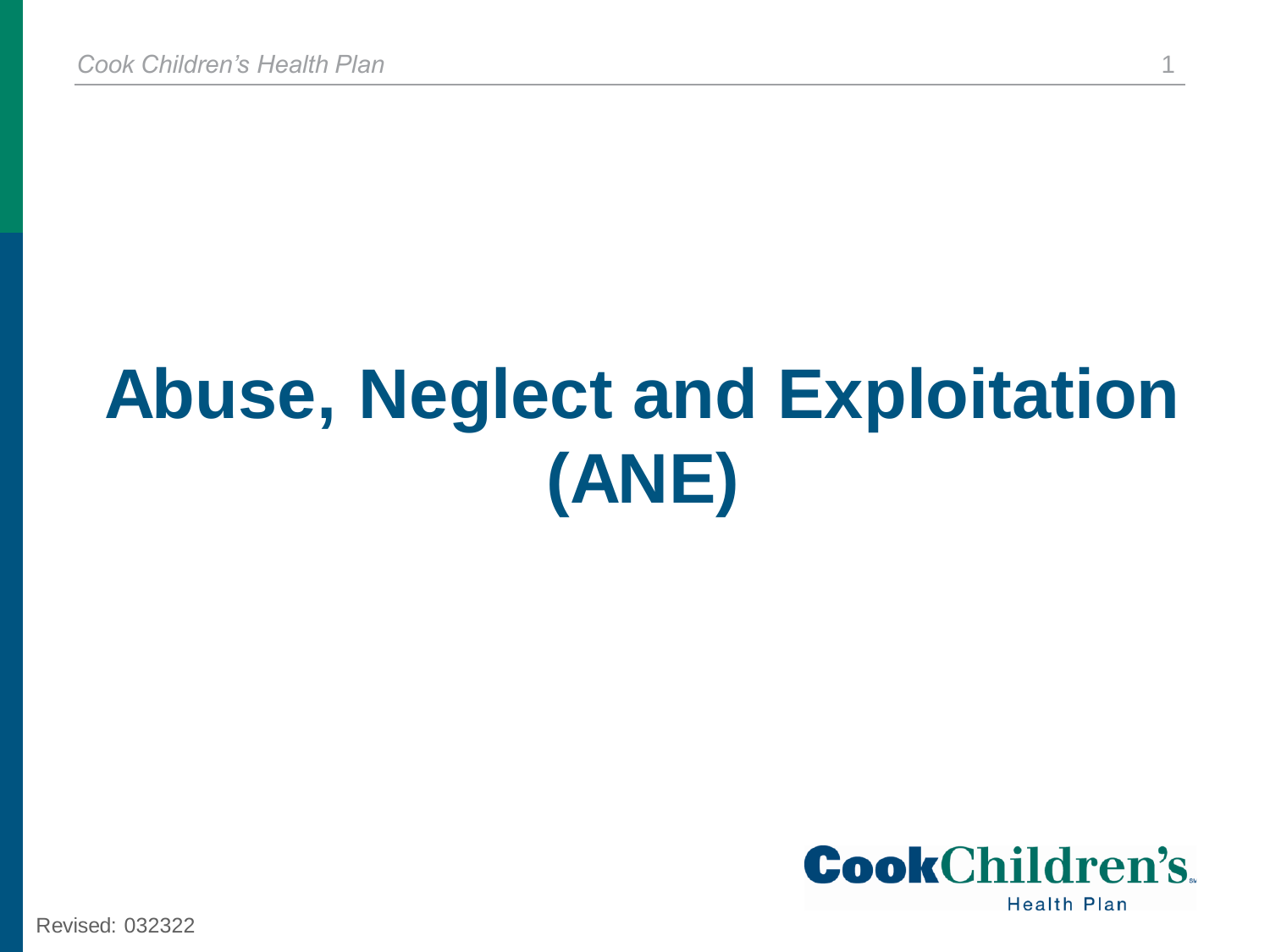## **What is ANE?**

#### Abuse

The negligent or willful infliction of injury, unreasonable confinement, intimidation, or cruel punishment with resulting physical, sexual, emotional harm or pain to a person by the person's caretaker, family member, or other individual who has an ongoing relationship with the person

#### **Neglect**

- The failure to provide for the goods or services, including food, clothing, shelter and/or medical services, which are necessary to avoid physical, emotional harm or pain
- This includes leaving someone who cannot care for him or herself in a situation where he or she is at risk of harm due to situations such as starvation, dehydration, over or under medication, unsanitary living conditions, lack of heat, running water, electricity or personal hygiene

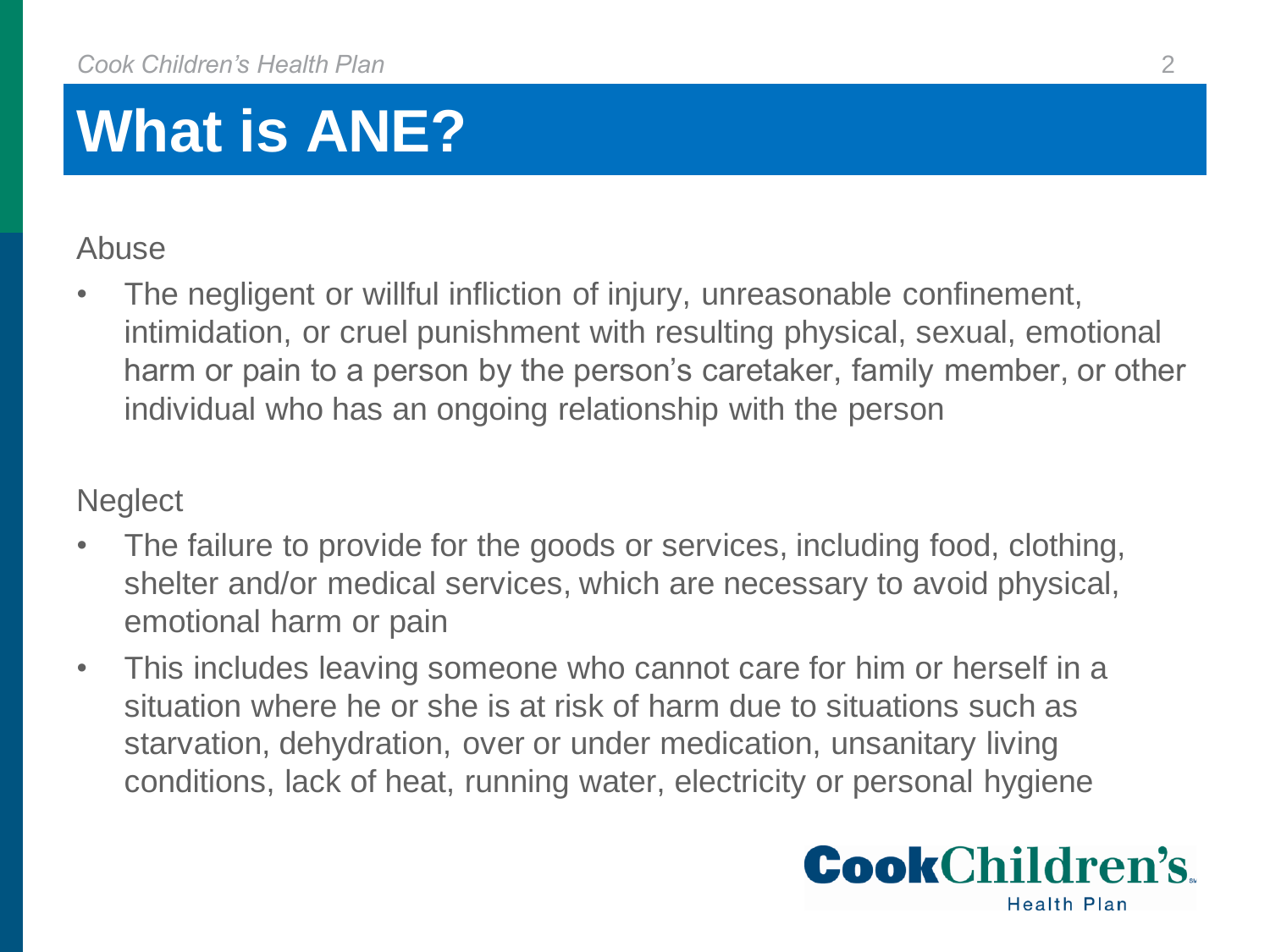## **What is ANE?**

**Exploitation** 

• The illegal or improper act or process of a caretaker, family member, or other individual who has an ongoing relationship with a person that involves using, or attempting to use, the resources of the person, including the person's social security number or other 33 identifying information, for monetary or personal benefit, profit, or gain without the informed consent of the person

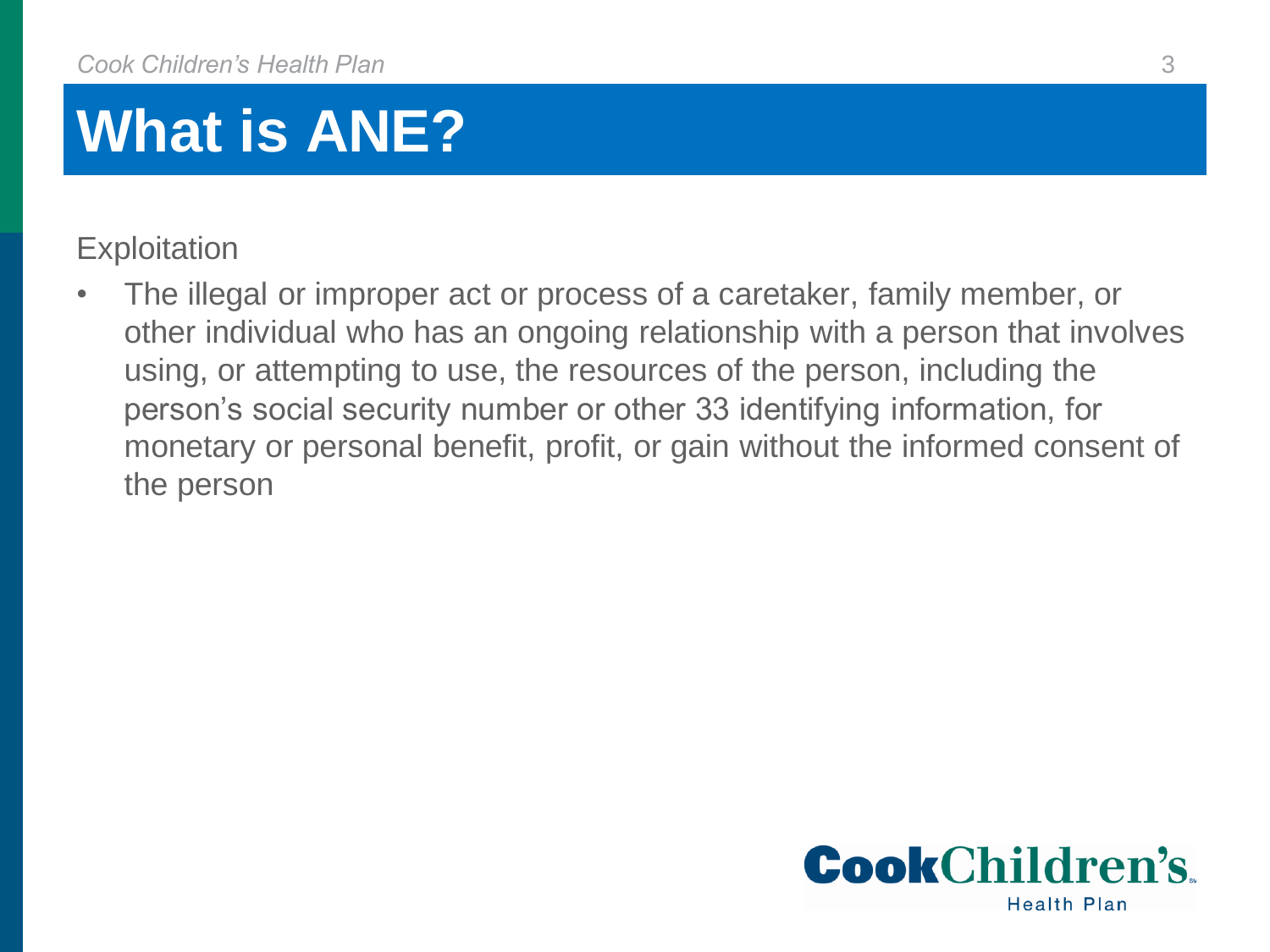#### **Abuse, Neglect and Exploitation**

Cook Children's Health Plan and Providers must report any allegation or suspicion of Abuse, Neglect and Exploitation (ANE) to the appropriate entity.

Additional state laws related to Cook Children's and Provider requirements continue to apply.

By Phone:

- Call Cook Children's Health Plan Provider Support Services
	- 888-243-3312
		- $\circ$  Press 5
			- Select the line of business: 1 STAR, 2 CHIP, 3 STAR Kids
				- Press 3 for Care Management Department

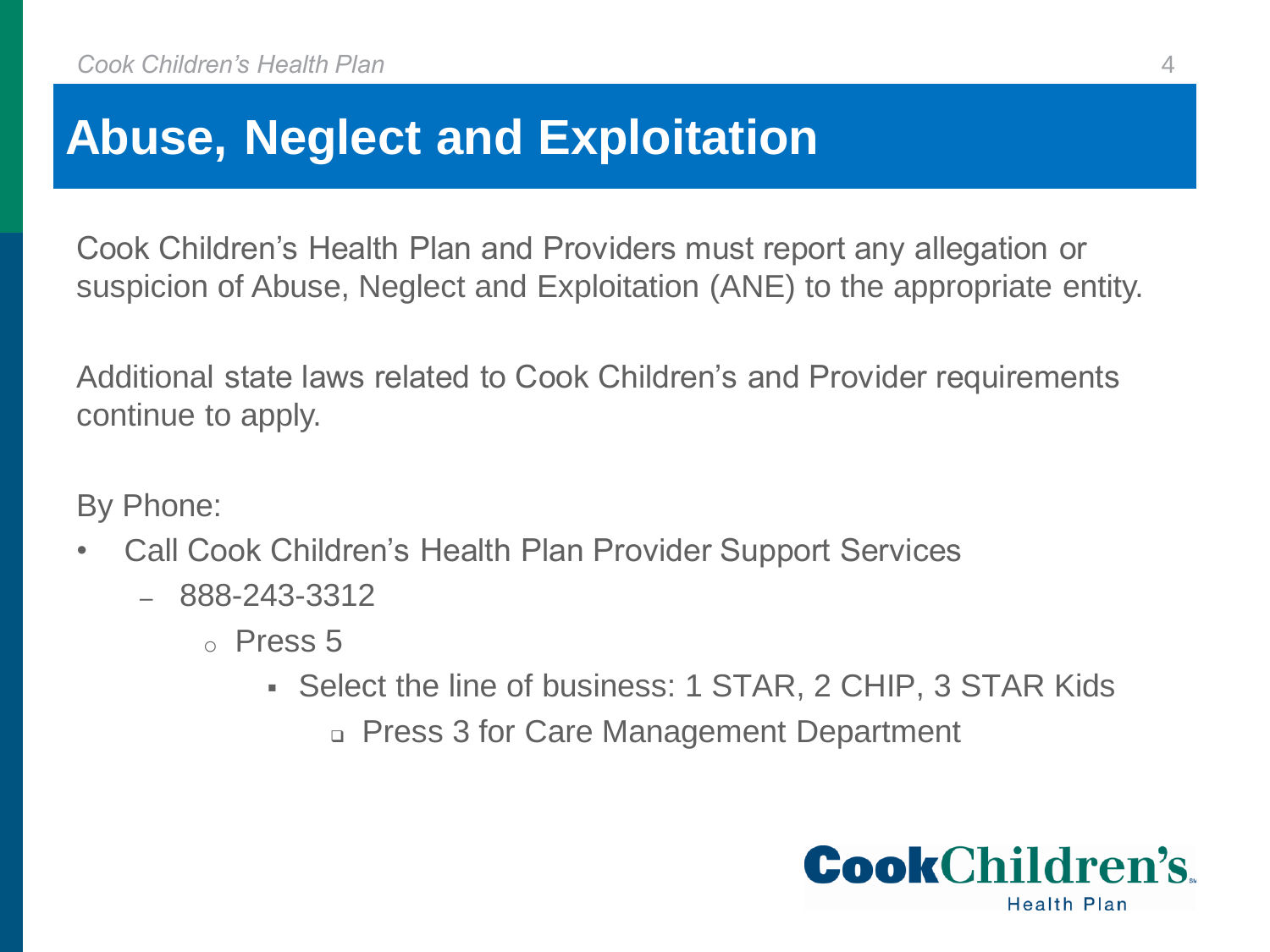### **Abuse, Neglect and Exploitation**

By Email:

- STAR/CHIP: [CCHPCaseManagers@cookchildrens.org](mailto:CCHPCaseManagers@cookchildrens.org)
- STAR Kids: [CCHPStarKidsServiceCoordination@cookchildrens.org](mailto:CCHPStarKidsServiceCoordination@cookchildrens.org)

Contact:

- Texas Department of Family and Protective Services at 800-252-5400
- Non-emergency situations, online at [Texas Abuse Hotline Website](https://www.txabusehotline.org/Login/Default.aspx)
- Health and Human Services at 800-458-9858

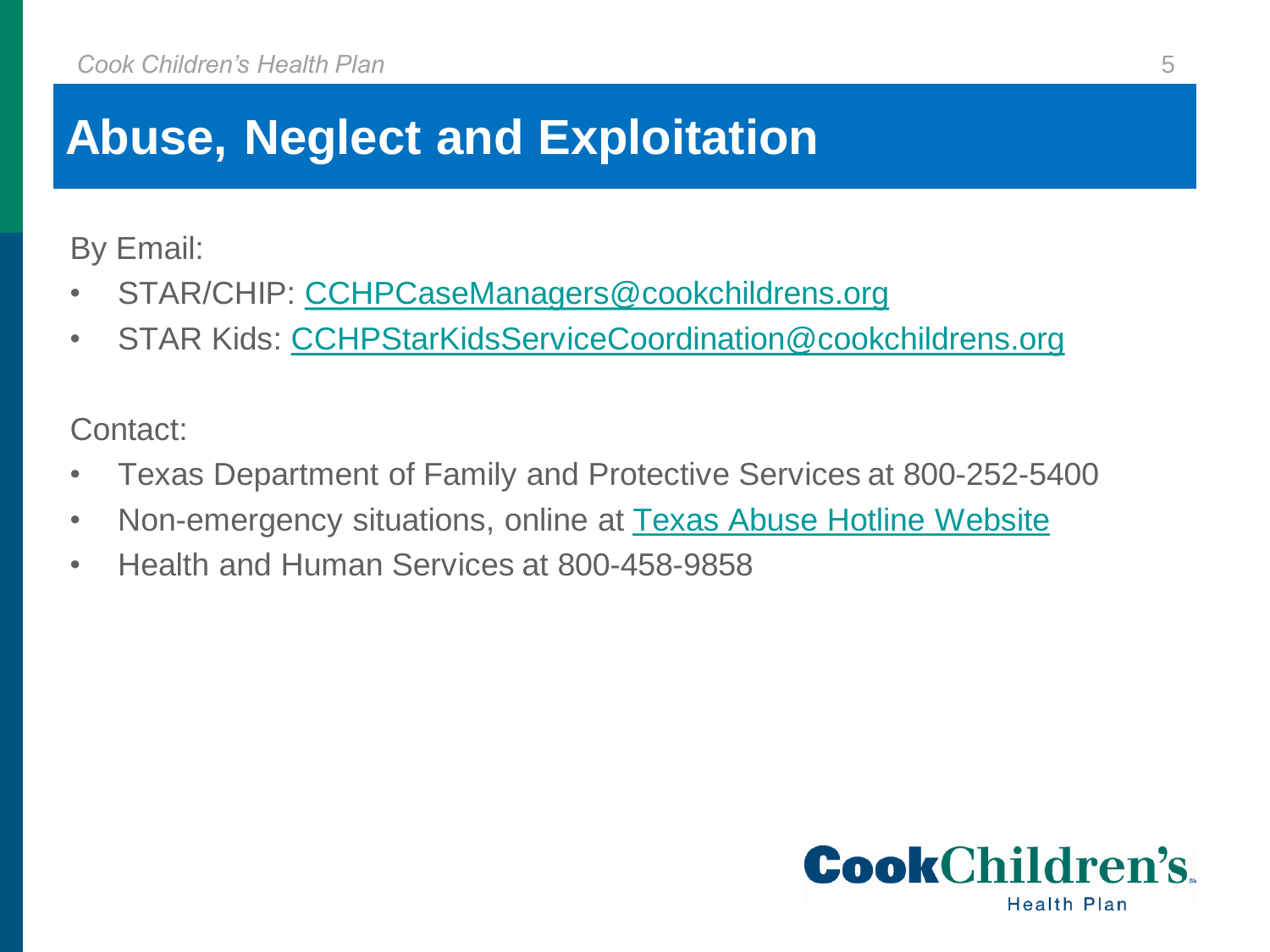### **Reporting Abuse, Neglect and Exploitation**

Report to Health and Human Services Commission if the victim is an adult or child who resides in or receives services from:

- Nursing facilities
- Assisted living facilities
- Home and community support agencies (HCSSAs) Providers are required to report allegations of ANE to both DFPS and HHSC
- Adult day care centers
- Licensed adult foster care Providers

Report to Local Law Enforcement

• If a Provider is unable to identify state agency jurisdiction but an instance of ANE appears to have occurred, report to a local law enforcement agency and DFPS

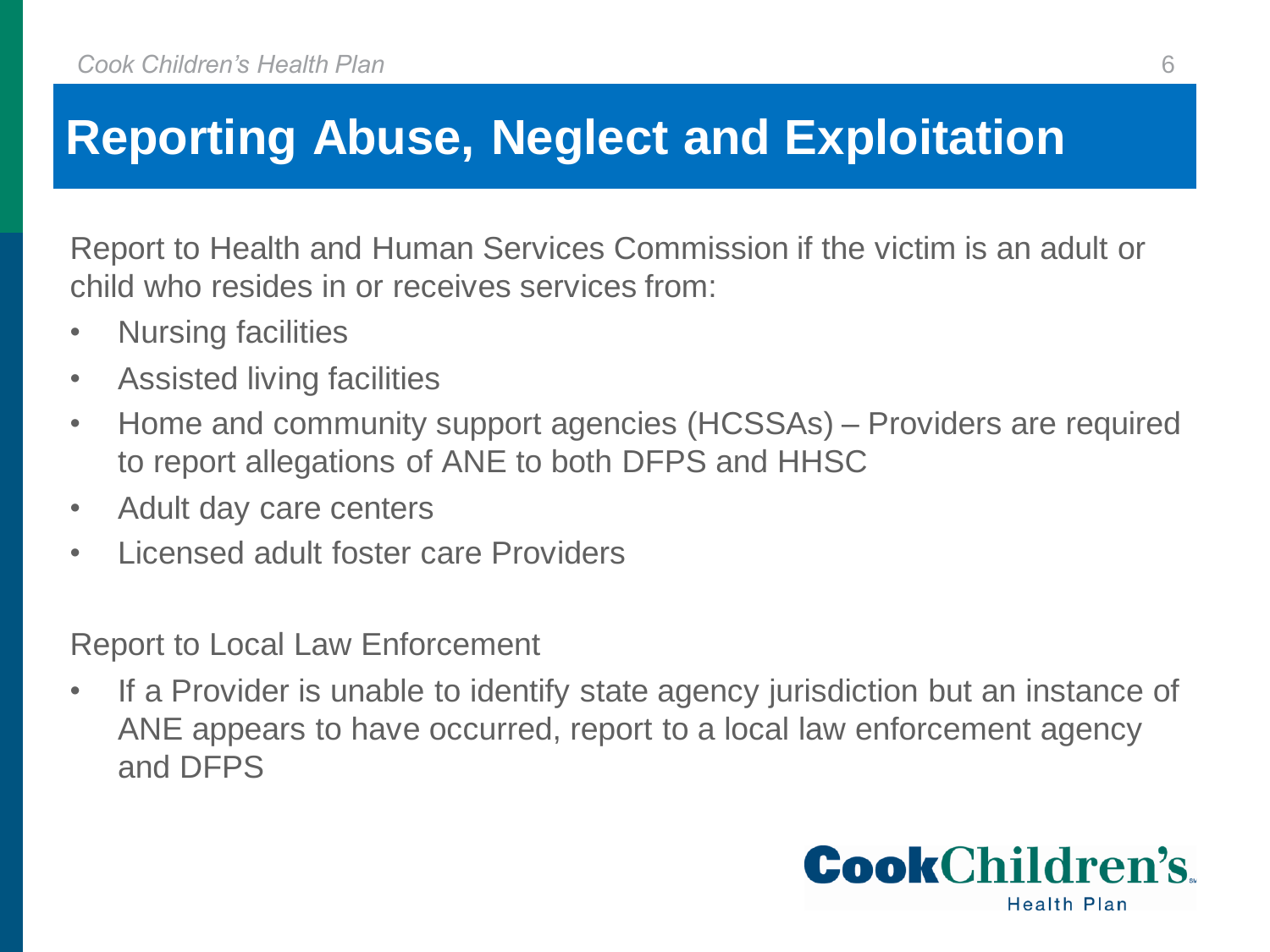### **Reporting Abuse, Neglect and Exploitation**

Failure to Report or False Reporting:

- It is a criminal offense if a person fails to report suspected ANE of a person
- It is a criminal offense to knowingly or intentionally report false information regarding ANE

Everyone has an obligation to report suspected ANE against a child, an adult that is elderly, or an adult with a disability to DFPS.

• This includes ANE committed by a family Member, DFPS licensed foster parent or accredited child placing agency foster home, DFPS licensed general residential operation, or at a childcare center

Report to Cook Children's Health Plan

• Provider must provide us with a copy of the ANE report findings within one business day of receipt of findings from the Department of Family and Protective Services (DFPS)

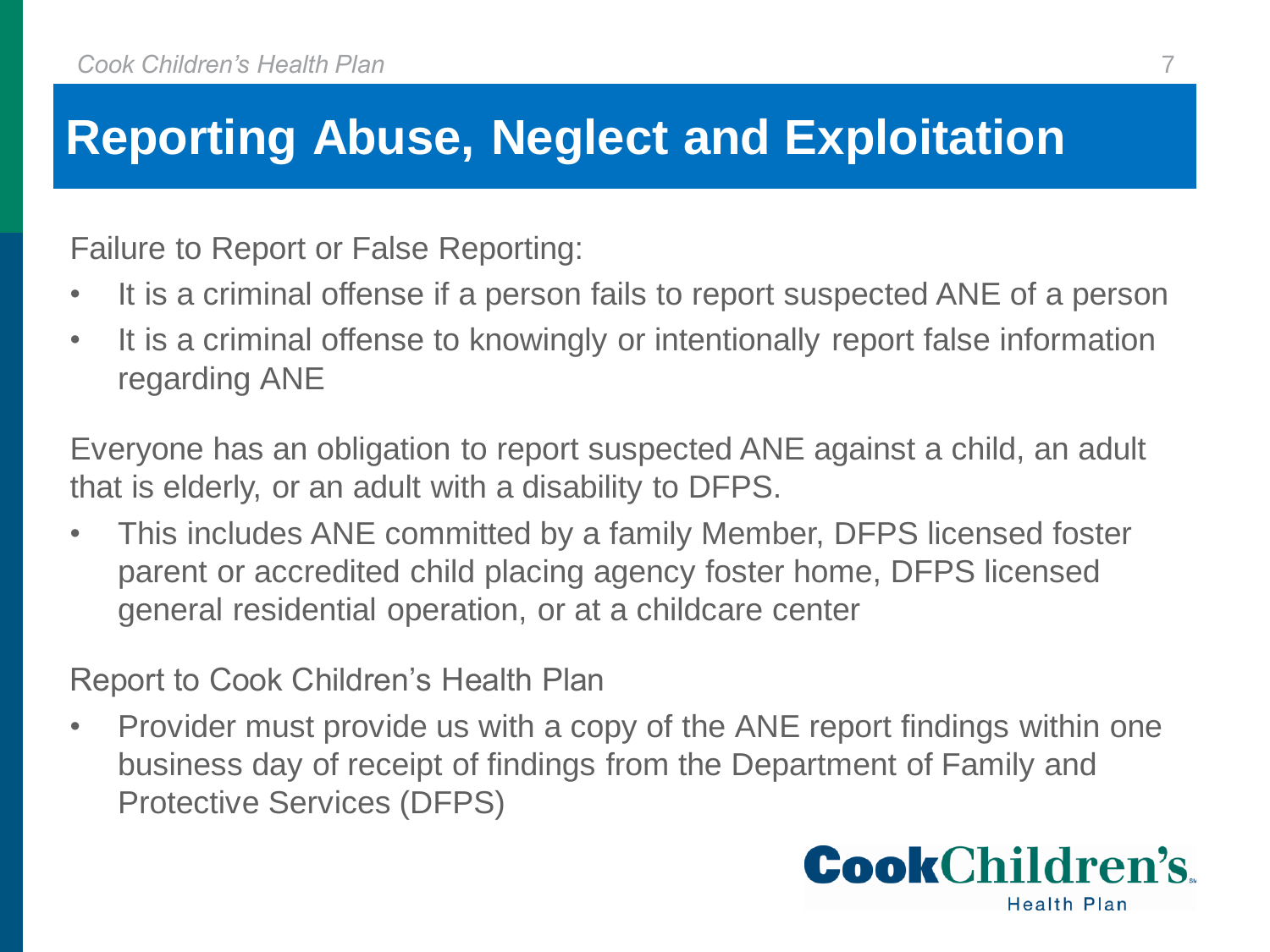#### **Training on Abuse, Neglect and Exploitation**

Providers are required to train staff and inform Members on how to report Abuse, Neglect and Exploitation in accordance with Texas Human Resources Code, section 48 and Texas Family Code, section 261.

For more information on ANE visit **[Provider Relations](https://cookchp.org/providers/Pages/provider-relations.aspx)** page located on <cookchp.org>.

In addition, Health and Human Services offers an ANE Competency Training and Exam online.

- Visit the **[HHS Learning Portal](https://learningportal.dfps.state.tx.us/course/index.php?categoryid=22) and search for ANE**
- The course is available in English and Spanish